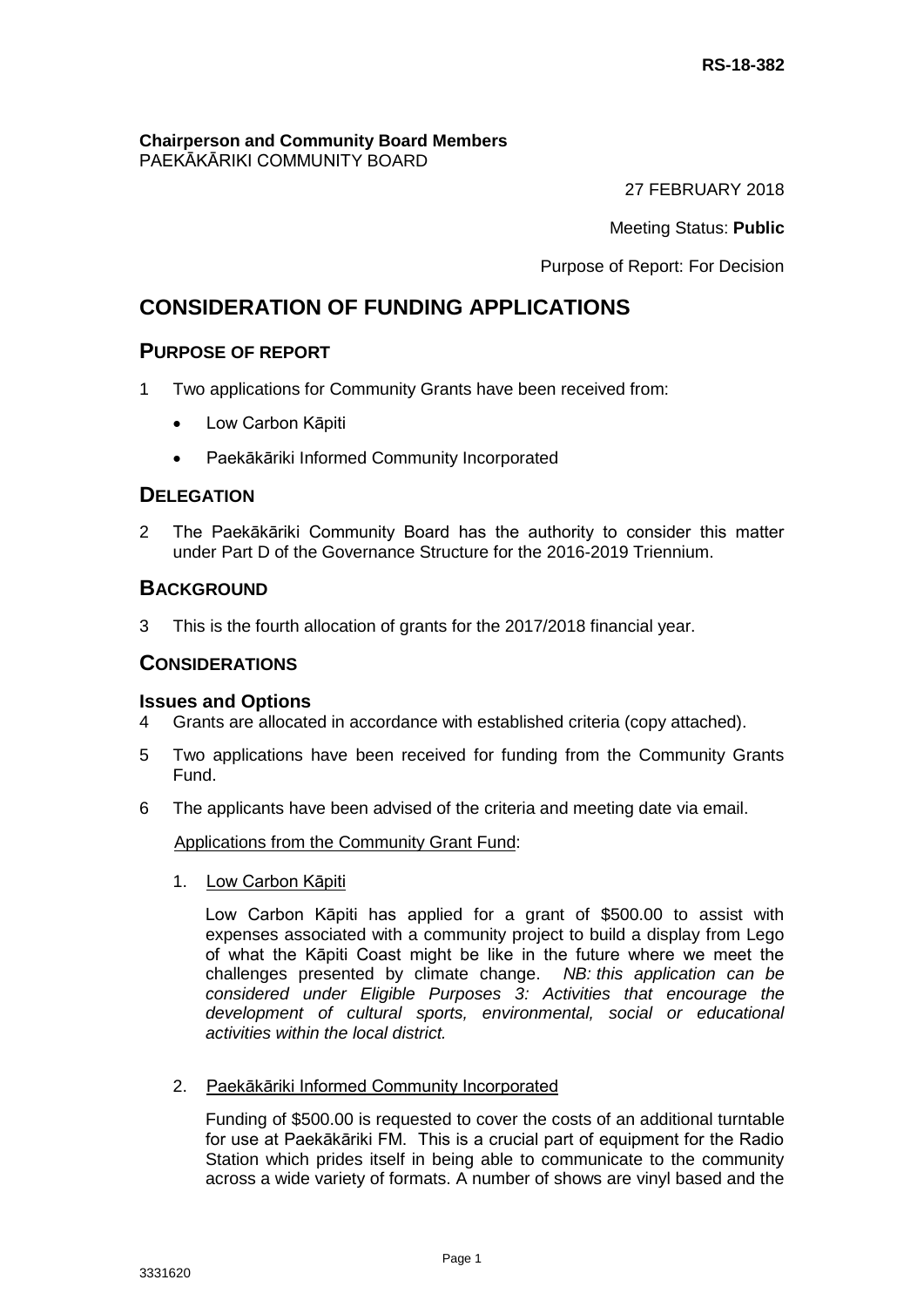current equipment is old and no longer fit for purpose. *NB: this application can be considered under Eligible Purposes 3: Activities that encourage the development of cultural sports, environmental, social or educational activities within the local district.* 

# Financial considerations

| 2017/2018 Budget<br><b>Allocation</b> | <b>Total Allocated To Date</b> | <b>Total Available for</b><br><b>Distribution</b> |
|---------------------------------------|--------------------------------|---------------------------------------------------|
| \$5,790                               | \$3,100                        | \$2,690                                           |

- 7 For this funding round, the total amount in grants being applied for from the Discretionary Fund is \$1,000.
- 8 Below are the successful applicants from the 2017/2018 year for the Board's information:

| Date                 | <b>Recipient</b>                        | <b>Amount</b> | <b>Purpose of Grant</b>                                                                                                                               | Report<br><b>Back</b> |
|----------------------|-----------------------------------------|---------------|-------------------------------------------------------------------------------------------------------------------------------------------------------|-----------------------|
| 8 August 2017        | Kidz Need Dadz Kāpiti                   | \$500         | To assist with a Father's Day event<br>on 3 September 2017                                                                                            |                       |
| 19 September<br>2017 | Slade O'Rorke-St John                   | \$300         | To assist with costs associated with<br>Slade's attendance at the Wheelchair<br>Basketball NZ Championships on 23 -<br>24 September 2017 in Tauranga. |                       |
| 19 September<br>2017 | Paekākāriki Orchards<br>& Gardens Group | \$500         | To assist with purchasing gardening<br>materials and supplies for the<br>preparation of its community garden.                                         |                       |
| 31 October<br>2017   | Kāpiti Gymsports                        | \$100         | To assist with consent fees<br>associated with building an extension<br>to Gym Sports facility.                                                       |                       |
| 31 October<br>2017   | <b>Zephyr Wills</b>                     | \$300         | To assist with purchasing a viola bow.                                                                                                                |                       |
| 31 October<br>2017   | Kāpiti College Kapa<br>Haka Group       | \$1,000       | To assist with travel to Thailand in<br>December as part of its international<br>student exchange.                                                    |                       |
| 31 October<br>2017   | Kāpiti College<br>(Get2Go Team)         | \$400         | To assist with the costs of attending<br>the Get2Go Grand Final on Great<br>Barrier Island in December 2017.                                          |                       |

### **SIGNIFICANCE**

9 This matter has a low level of significance under Council policy.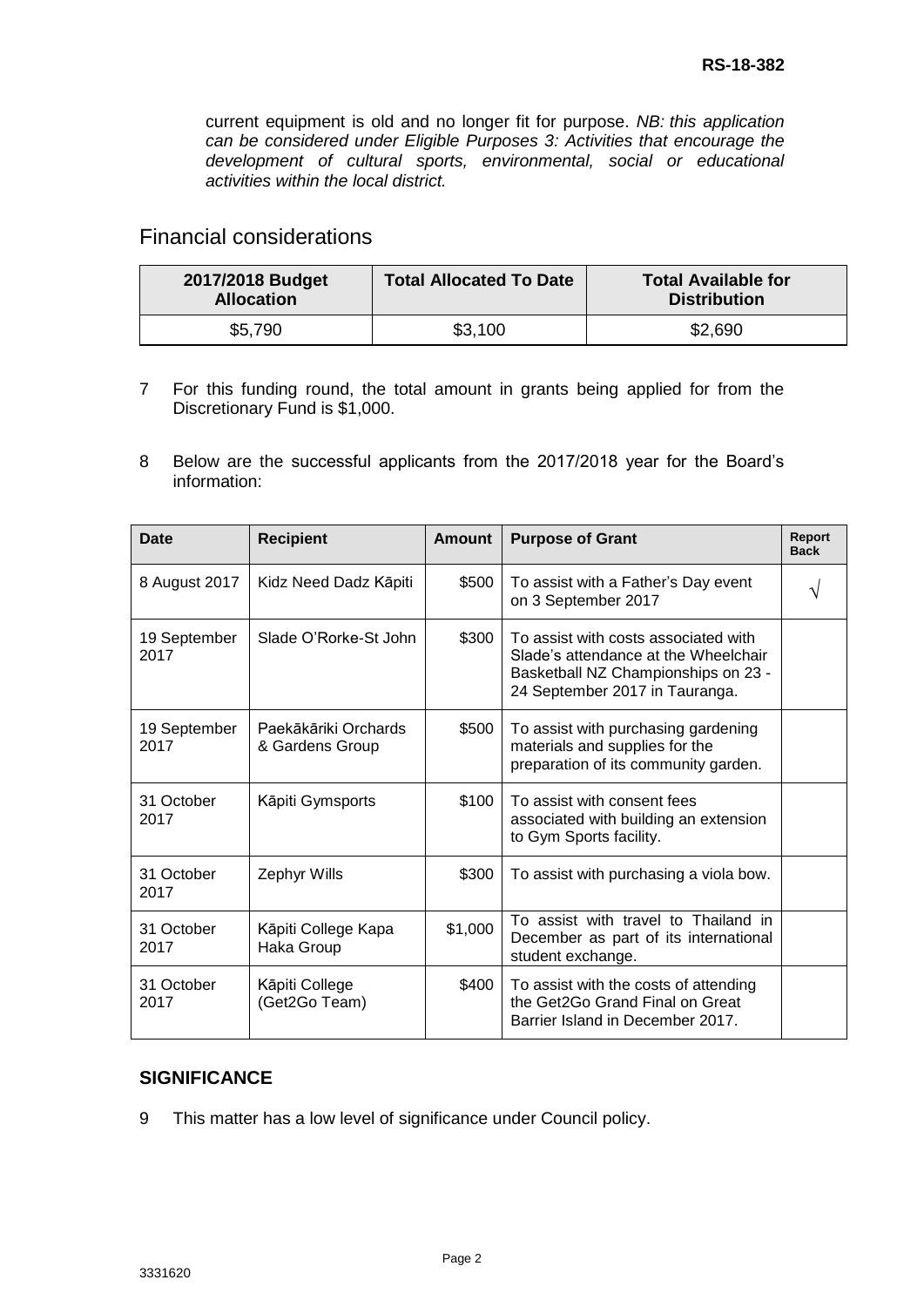# **RECOMMENDATIONS**

- 10 That the Paekākāriki Community Board approves a funding application for \$\_\_\_\_\_\_ from Low Carbon Kāpiti to assist with expenses associated with a community project to build a display from Lego of what the Kāpiti Coast might be like in the future where we meet the challenges presented by climate change.
- 11 That the Paekākāriki Community Board approves a funding application for \$\_\_\_\_\_\_ from Paekākāeiki Informed Community Incorporated to cover the costs of an additional turntable for use at Paekākāriki FM.

### **Report prepared by Approved for submission Approved for submission**

| Judy Rennie                              | Natasha Tod                                    | Max Pedersen                                      |
|------------------------------------------|------------------------------------------------|---------------------------------------------------|
| <b>Executive Secretary Group Manager</b> | <b>Regulatory Services Regulatory Services</b> | <b>Group Manager</b><br><b>Community Services</b> |

# **ATTACHMENTS**

- **Community Fund Grants Criteria**
- **Grant Applications:**
	- o Low Carbon Kāpiti
	- o Paekākāeiki Informed Community Incorporated

### **Accountability reports:**

- o Kidz Need Dadz
- o Kāpiti Chorale
- o Shona Jaunas
- o Paekākāriki Station Museum
- o Zeal Kāpiti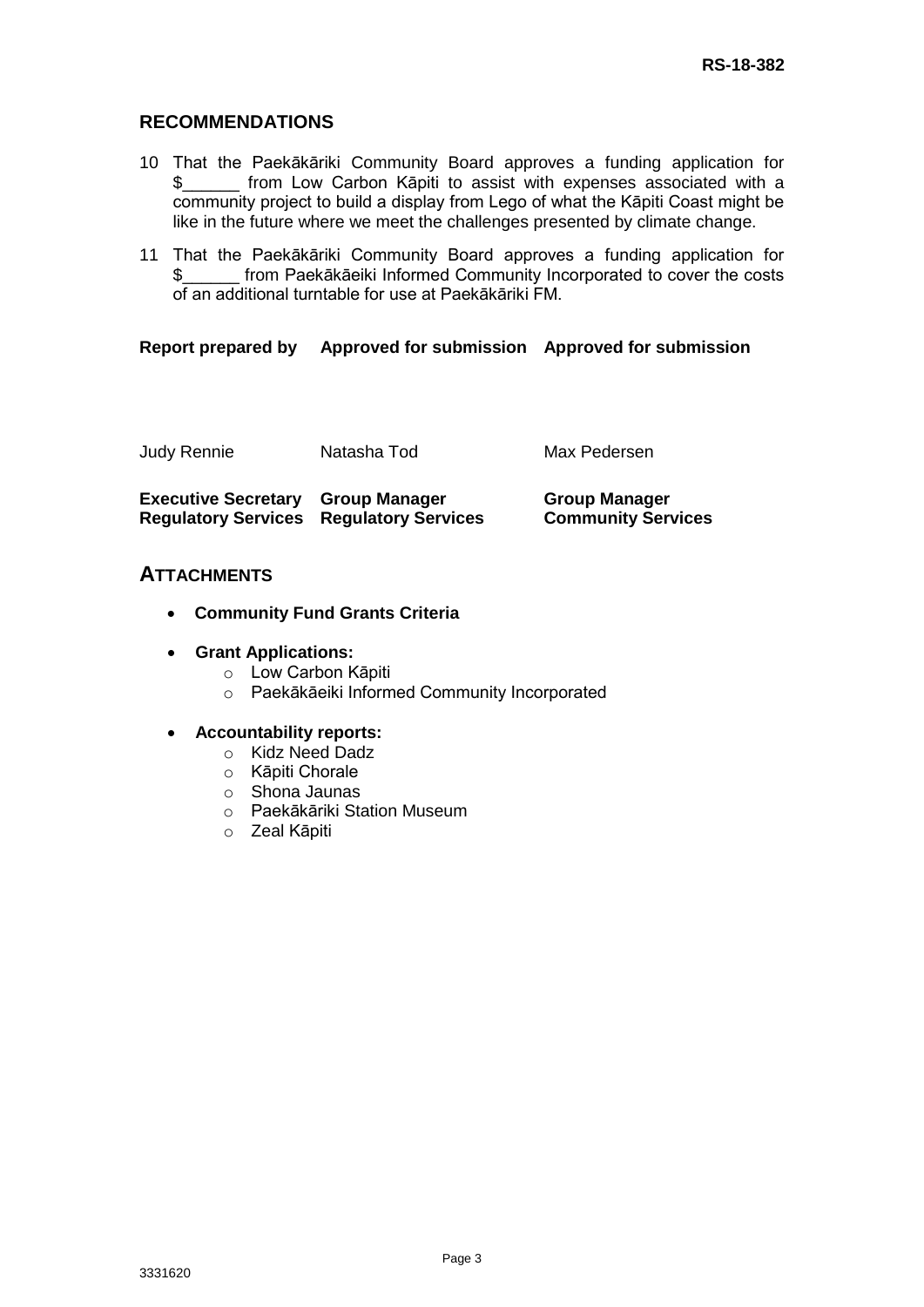# **PAEKĀKĀRIKI COMMUNITY BOARD**

# **CRITERIA FOR COMMUNITY GRANTS**

The purpose of the Paekākāriki Community Board's Community Grants is to provide financial assistance for projects or activities that promote the well-being of the Paekākāriki community and show clear community benefit.

### **Eligible Organisations/Individuals**

- 1. The organisation/individual **must reside** in the Paekākāriki area. The Board may consider financial assistance for events occurring outside the Paekākāriki Community where it is shown the community will benefit.
- 2. Eligible organisations include those that provide cultural, sports, environmental or social services to the Paekākāriki areas.

### **Criteria**

- 1. The applicant is unable to receive sufficient grants from other sources.
- 2. The applicant must be non-profit making.
- 3. The organisation/individual must use the financial assistance for its activities in the Paekākāriki Community. The Board may consider financial assistance for events occurring outside the Paekākāriki Community where it is shown the community will benefit.
- 4. Organisations must provide the most recent financial statements and a copy of a resolution noting the decision to apply for funding.
- 5. The organisation/individual has not received financial assistance from the Paekākāriki Community Board Community Grants Fund in the last twelve months.
- 6. Only one application will be considered by an organisation for one event (Individual team member applications will not be eligible).

### **NOTE**: All applications must have full documentation to support their application **(maximum of five pages in total).**

### **Eligible Purposes:**

- 1. Unique or infrequent project, activity or event that are historically important to the area;
- 2. Special project, activity or event that will promote the area and enhance opportunities within the area;
- 3. Activities that encourage the development of cultural, sports, environmental, social or educational activities within the local district.
- 4. Unique and specially meritorious project, activity or event that meet none of these criteria, at the discretion of the Community Board;
- 5. Grant to partially or fully offset the cost of any Council permit, licence, resource consent fees\* or remission of hall rental, on the basis that the proposed activity falls into a 'worthy cause' category.

\*within **the current financial year** of the project or activity